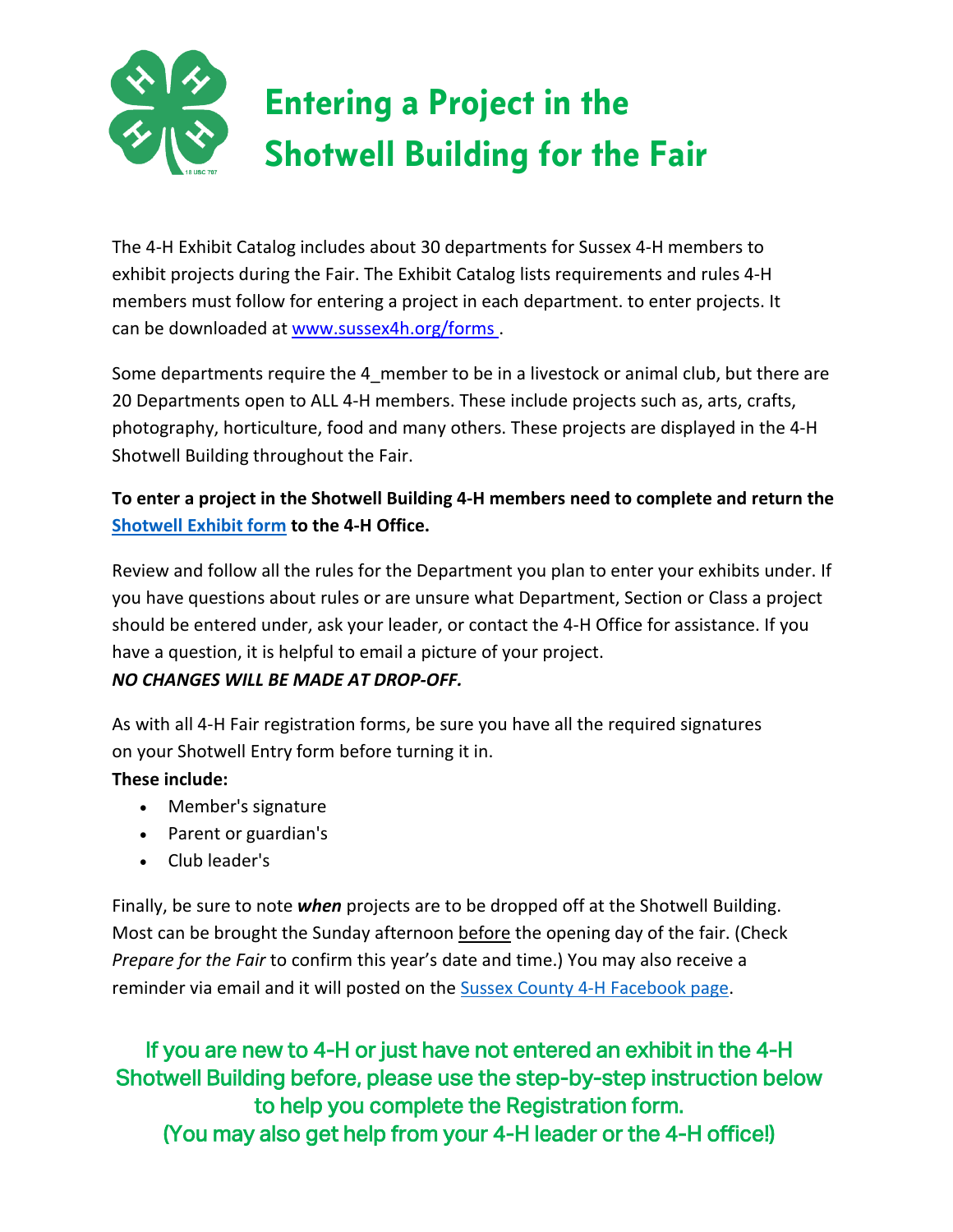# Step by Step Instructions for Entering a Project in the Shotwell Building

#### **1.** Complete the top portion of the form.

Be sure to include all the information requested. Sign the form and have a parent and your 4-H leader sign, too.

## **2.** Enter the Department Number for your project.

|                                                                | Name 2008 - 2008 - 2008 - 2008 - 2008 - 2008 - 2008 - 2008 - 2008 - 2008 - 2008 - 2008 - 2008 - 2008 - 2008 - 2008 - 2008 - 2008 - 2008 - 2008 - 2008 - 2008 - 2008 - 2008 - 2008 - 2008 - 2008 - 2008 - 2008 - 2008 - 2008 - | Email 2008 - 2008 - 2009 - 2009 - 2009 - 2010 - 2010 - 2011 - 2012 - 2013 - 2014 - 2014 - 2014 - 2014 - 2014 -                                                                                          |
|----------------------------------------------------------------|-------------------------------------------------------------------------------------------------------------------------------------------------------------------------------------------------------------------------------|---------------------------------------------------------------------------------------------------------------------------------------------------------------------------------------------------------|
| Address                                                        |                                                                                                                                                                                                                               | Phone No.<br>the control of the control of the control of the control of the control of                                                                                                                 |
| We have a strategies and the control of the control of<br>Town | State                                                                                                                                                                                                                         | Zip                                                                                                                                                                                                     |
| School Grade Completed                                         |                                                                                                                                                                                                                               |                                                                                                                                                                                                         |
|                                                                |                                                                                                                                                                                                                               | 4-H Member Parent/<br>Guardian Signature                                                                                                                                                                |
|                                                                | Primary 4-H Club experience and the contract of the contract of the contract of the contract of the contract of                                                                                                               | Other 4-H Clubs                                                                                                                                                                                         |
|                                                                |                                                                                                                                                                                                                               | I have read the 4-H Exhibitor Behavior Agreement outlined on the back of this form.<br>Your signature indicates that you understand and agree to behave in compliance with the conditions as described. |
| Please indicate your participation at the fair:                |                                                                                                                                                                                                                               |                                                                                                                                                                                                         |
| $\Box$                                                         |                                                                                                                                                                                                                               | $\Box$ Presenting                                                                                                                                                                                       |
|                                                                |                                                                                                                                                                                                                               |                                                                                                                                                                                                         |
|                                                                |                                                                                                                                                                                                                               | 4-H Leader: Sian this only when form has been completed and entries below meet with your approval.                                                                                                      |

Departments are listed in the 4-H Exhibit Catalog in the Table of Contents.

Example: A member entering a flower would enter it under Department 3, Plants & Flowers

| <b>DEPARTMENT 3</b>                          |
|----------------------------------------------|
| <b>PLANTS &amp; FLOWERS</b>                  |
| Department Chairperson: Deb Brodhecker, (973 |
| <b>RULES:</b>                                |
| 1. All Entry Rules must be followed.         |
|                                              |

| $Dept.$ # | Section<br>ode | $Class$ # | Description of Entry | No.<br>Years of<br>Experience | Record Book<br>Reviewed<br>(Leader's Initial) |
|-----------|----------------|-----------|----------------------|-------------------------------|-----------------------------------------------|
| 3         |                |           |                      |                               |                                               |

## **3.** Enter the Section Code for each project.

Departments are divided into Sections to organize entries.

Example: A member entering a plant or flower grown for home or patio would put down FLH

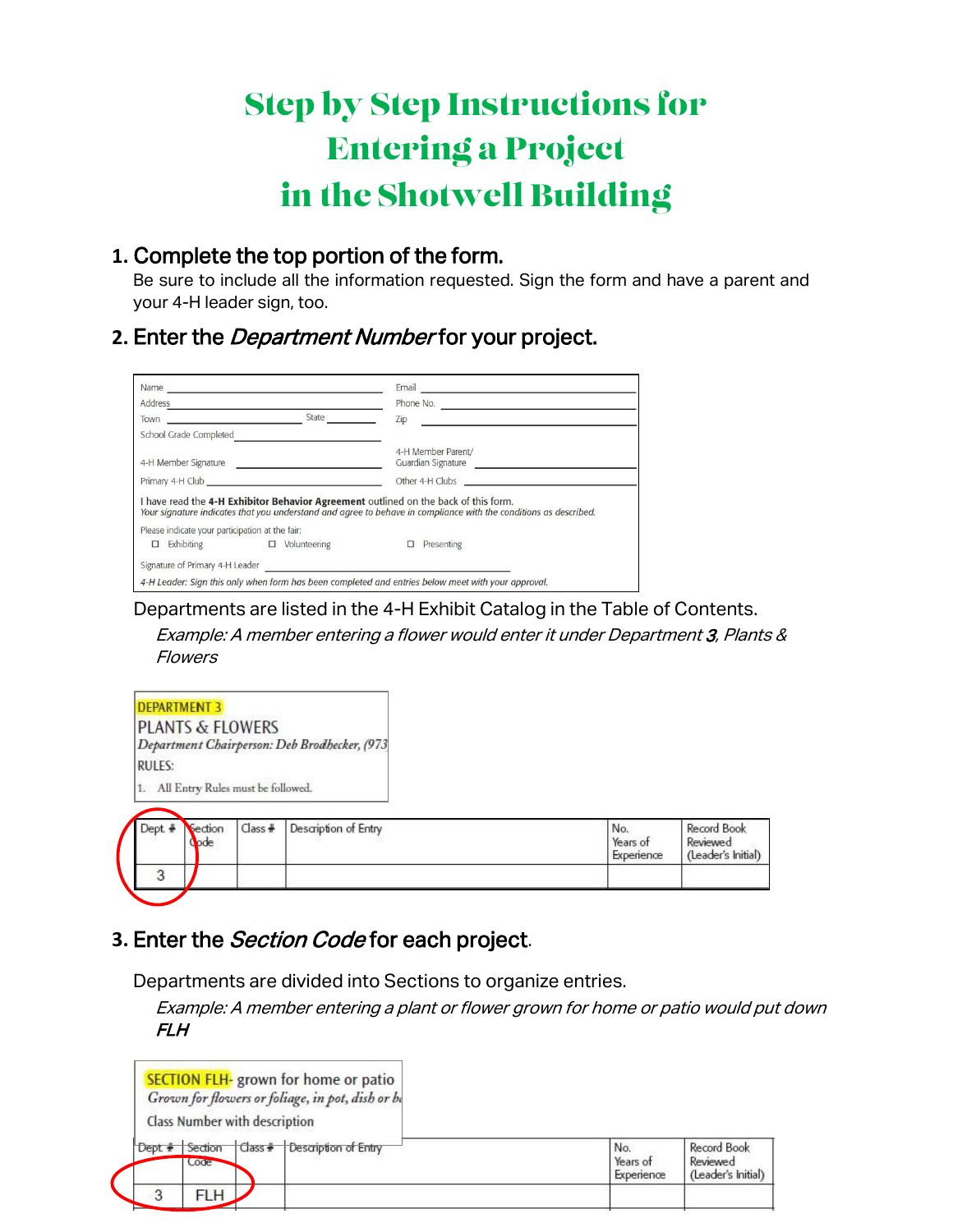### **4.** Enter the Class Number for each project.

Sections may include a Class number to further define each project.

Example: A member would enter 24 for Geranium

| 1. Achimedes      |                 |  |                              | 23. Gentiana                   |                               |                                               |
|-------------------|-----------------|--|------------------------------|--------------------------------|-------------------------------|-----------------------------------------------|
| 2. Aloe           |                 |  |                              | 24. Geranium                   |                               |                                               |
| 3. African Violet |                 |  |                              | 25. Cloxinia                   |                               |                                               |
| $1 - 8$ $10 -$    |                 |  |                              | $\epsilon$ $\tau$ <sub>1</sub> |                               |                                               |
|                   |                 |  |                              |                                |                               |                                               |
| Dept. #           | Section<br>Code |  | Class # Description of Entry |                                | No.<br>Years of<br>Experience | Record Book<br>Reviewed<br>(Leader's Initial) |

## **5.** Provide a Description of the project.

The form includes an area to describe the project.

Example: A member entering a potted Geranium could possibly describe the color or type of Geranium.

| $\rho$ ept. $\star$ | Section<br>Code | $Class +$ | Description of Entry | No.<br>Years of<br>Experience | Record Book<br>Reviewed<br>(Leader's Initial) |
|---------------------|-----------------|-----------|----------------------|-------------------------------|-----------------------------------------------|
|                     | FLH             | 24        | Red                  |                               |                                               |

## **6.** Note the number of years' experience in that area.

This should relate to the project.

A member could be in a horse club for 3 years but entering a flower for the second time.

| Dept. $#$ | Section<br>Code | $Class +$ | Description of Entry | No.<br>Years of<br>Experience | <b>Record Book</b><br>Reviewed<br>Leader's Initial) |
|-----------|-----------------|-----------|----------------------|-------------------------------|-----------------------------------------------------|
|           | FLH             | 24        | Red                  |                               |                                                     |

**7.** A club leader initial that the member's record book has been reviewed and is satisfactorily completed.

| Dept. $#$ | Section<br>Code | $Class +$ | Description of Entry | No.<br>Years of<br>Experience | Record Book<br>Reviewed<br>Coder's Initial |
|-----------|-----------------|-----------|----------------------|-------------------------------|--------------------------------------------|
|           | FLH             | 24        | Red                  |                               |                                            |

## **8.** Be sure to have the completed form turned into the 4-H Office by July 1<sup>\*</sup>. entries received after that date will not be accepted.

\*If July 1 falling on Saturday or Sunday, all project books and fair paperwork need to be received by the 4-H on the last previous business day.